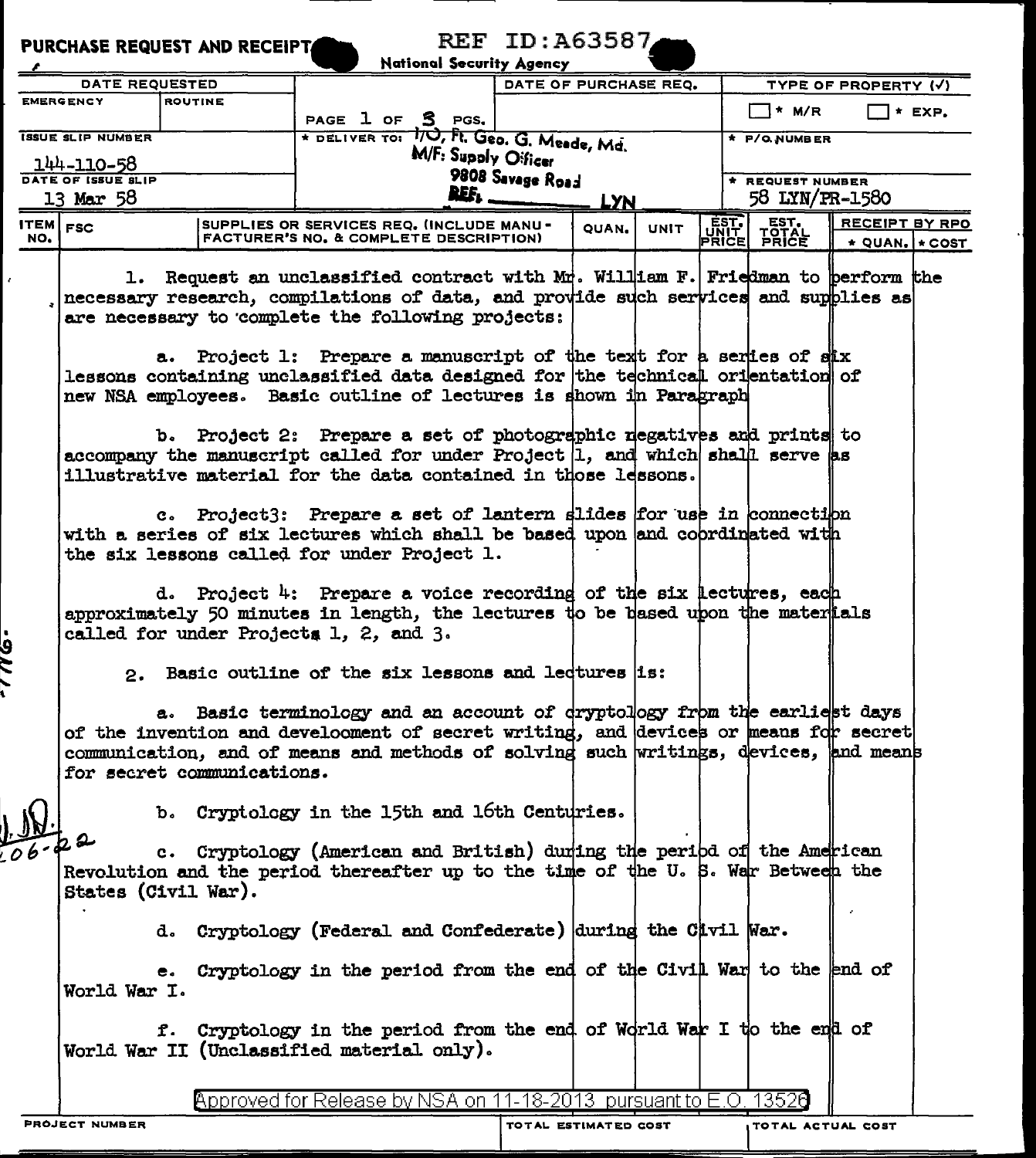|                                                             |                         |                                                                                                                                                          |                                           |  |  | National Speprity August A63587                      |                                           |             |               |                                            |                            |  |
|-------------------------------------------------------------|-------------------------|----------------------------------------------------------------------------------------------------------------------------------------------------------|-------------------------------------------|--|--|------------------------------------------------------|-------------------------------------------|-------------|---------------|--------------------------------------------|----------------------------|--|
| <b>DATE REQUESTED</b>                                       |                         |                                                                                                                                                          |                                           |  |  | DATE OF PURCHASE P                                   |                                           |             |               |                                            | TYPE OF PROPERTY (V)       |  |
| EMERGENCY<br><b>ROUTINE</b>                                 |                         | PAGE 2 OF 3 PGS.                                                                                                                                         |                                           |  |  |                                                      |                                           |             | ヿ* M/R        | $\Box$ * EXP.                              |                            |  |
|                                                             | <b>SSUE SLIP NUMBER</b> |                                                                                                                                                          | <b>DELIVER TO:</b>                        |  |  |                                                      |                                           |             |               | $+ P/O NUMBER$                             |                            |  |
|                                                             | 144-110-58              |                                                                                                                                                          |                                           |  |  |                                                      |                                           |             |               |                                            |                            |  |
|                                                             | DATE OF ISSUE SLIP      |                                                                                                                                                          |                                           |  |  |                                                      |                                           |             |               | * REQUEST NUMBER                           |                            |  |
|                                                             | 13 Mar 1958             |                                                                                                                                                          |                                           |  |  |                                                      |                                           |             |               |                                            | 58-LYN/PR-1580             |  |
| TEM FSC                                                     |                         |                                                                                                                                                          | SUPPLIES OR SERVICES REQ. (INCLUDE MANU - |  |  |                                                      | <b>OUAN.</b>                              | <b>UNIT</b> | EST.<br>PRICE | EST.<br>TOTAL<br>PRICE                     | RECEIPT BY RPO             |  |
| NO.                                                         |                         |                                                                                                                                                          | FACTURER'S NO. & COMPLETE DESCRIPTION)    |  |  |                                                      |                                           |             |               |                                            | $\star$ QUAN. $\star$ COST |  |
|                                                             |                         | 2. All work shall conform to the standards<br>established by paragraph 5.                                                                                |                                           |  |  |                                                      |                                           |             |               |                                            |                            |  |
|                                                             |                         | 3. Reports. The Contractor shall furnish 12 monthly Progress Reports<br>outlining progress of the work. These reports shall be submitted within ten      |                                           |  |  |                                                      |                                           |             |               |                                            |                            |  |
|                                                             |                         | (10) days following the period being reported in accordance with Paragraph $\ $ .                                                                        |                                           |  |  |                                                      |                                           |             |               |                                            |                            |  |
|                                                             |                         | 4. The Contractor shall deliver, not later than 1 May 1959, the completed<br>work required herein to the Director of Training, National Security Agency. |                                           |  |  |                                                      |                                           |             |               |                                            |                            |  |
|                                                             |                         | 5. At least thirty (30) days prior to the date set for delivery in<br>Paragraph 4, the Contractor shall submit to the Director of Training, NSA (the     |                                           |  |  |                                                      |                                           |             |               |                                            |                            |  |
|                                                             |                         | duly authorized representative of the Contracting (Officer), the completed manuscript                                                                    |                                           |  |  |                                                      |                                           |             |               |                                            |                            |  |
|                                                             |                         | or other work called for in Paragraph 1 for approval and inspection as to its<br>compliance with the standards set forth in the Purchase Description.    |                                           |  |  |                                                      |                                           |             |               |                                            |                            |  |
|                                                             |                         | CONTRACTING OFFICER REPRESENTATIVE:                                                                                                                      |                                           |  |  |                                                      |                                           |             |               | Mr. Arthur J. Feedman, OR-47121, Ext. 7944 |                            |  |
|                                                             |                         |                                                                                                                                                          |                                           |  |  |                                                      |                                           |             |               |                                            |                            |  |
|                                                             |                         |                                                                                                                                                          |                                           |  |  |                                                      |                                           |             |               |                                            |                            |  |
|                                                             |                         |                                                                                                                                                          |                                           |  |  |                                                      |                                           |             |               |                                            |                            |  |
|                                                             |                         |                                                                                                                                                          |                                           |  |  |                                                      |                                           |             |               |                                            |                            |  |
|                                                             |                         |                                                                                                                                                          |                                           |  |  |                                                      |                                           |             |               |                                            |                            |  |
|                                                             |                         |                                                                                                                                                          |                                           |  |  |                                                      |                                           |             |               |                                            |                            |  |
|                                                             |                         |                                                                                                                                                          |                                           |  |  |                                                      |                                           |             |               |                                            |                            |  |
|                                                             |                         |                                                                                                                                                          |                                           |  |  |                                                      |                                           |             |               |                                            |                            |  |
|                                                             |                         |                                                                                                                                                          |                                           |  |  |                                                      |                                           |             |               |                                            |                            |  |
|                                                             |                         |                                                                                                                                                          |                                           |  |  |                                                      |                                           |             |               |                                            |                            |  |
|                                                             |                         |                                                                                                                                                          |                                           |  |  |                                                      |                                           |             |               |                                            |                            |  |
|                                                             | PROJECT NUMBER          |                                                                                                                                                          |                                           |  |  |                                                      | TOTAL ESTIMATED COST<br>TOTAL ACTUAL COST |             |               |                                            |                            |  |
| NSA SUPPLY OFFICER (typed name and sig.)<br><b>PRIORITY</b> |                         |                                                                                                                                                          |                                           |  |  | $RESPONSBLE PROPERTY OFFIGER (tuned name and side.)$ |                                           |             |               |                                            |                            |  |